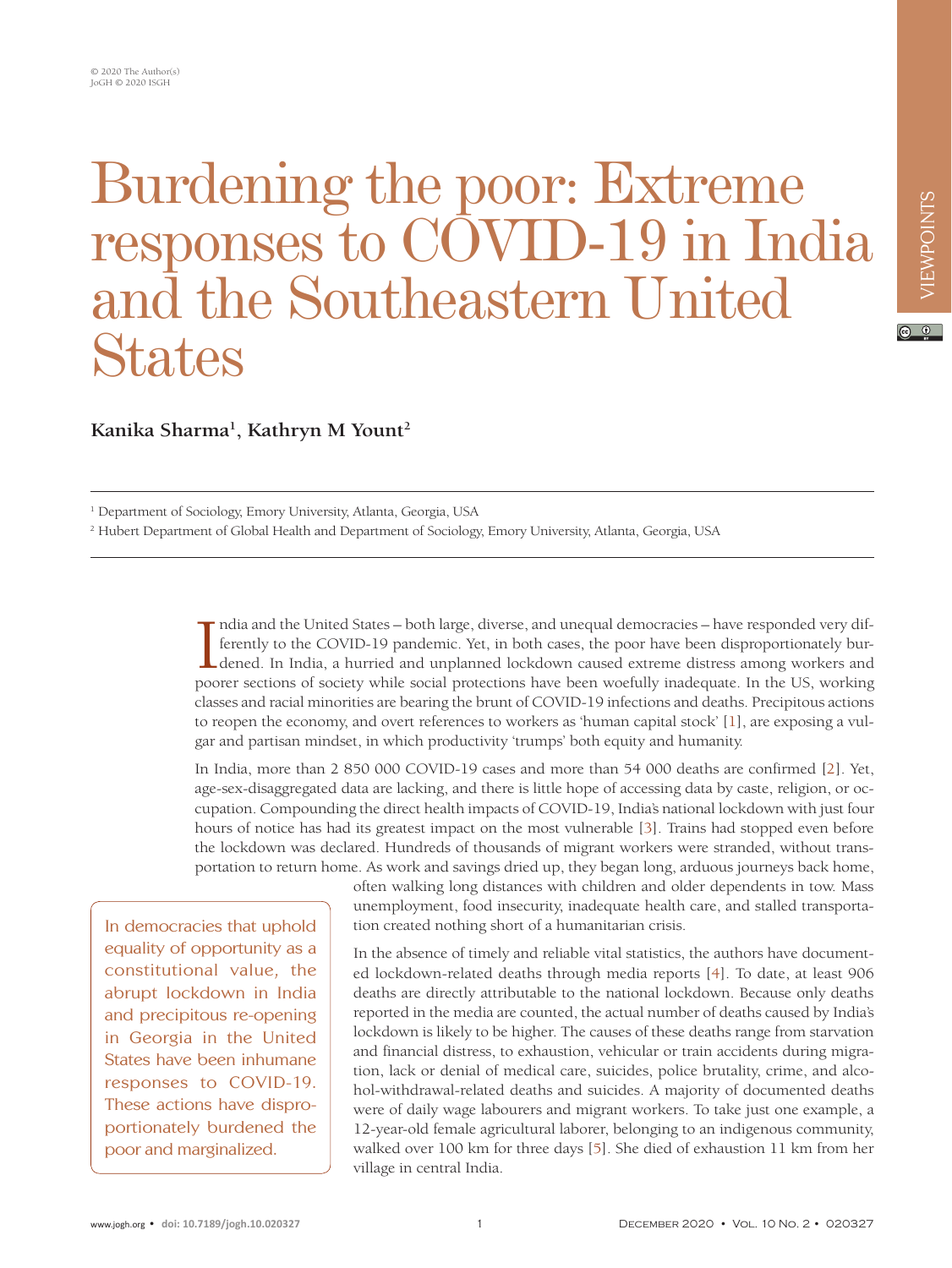In diffuse, unequal democracies, a robust civil society must hold states accountable for distributing social protections where and to whom they are most needed, during and beyond COVID-19.



Photo: From the collection of Anumeha Yadav, used with permission.

The Southeastern United States also has been hard hit by COVID-19, with many calling the pandemic more devastating than hurricane Katrina [\[6](#page-2-5)]. Georgia, the Southern state where we live and work, is illustrative. Georgia consistently ranks among the top 15 states nationally in numbers of COVID-19 deaths; however, the death burden is highly geographically concentrated within the state. Hardest hit are the poorest, most food-insecure counties having the highest percentages of Black and non-English speaking residents [[7](#page-2-6)]. The most marginalized populations in these counties have poor access to protective equipment, testing facilities, and treatment. These residents cannot afford long periods without jobs or unemployment insurance, and hurried school closures caused acute food insecurity for children. As claims for unemployment insurance mounted during the stay-at-

home executive order, the governor precipitously 'reopened' the state's economy [[8\]](#page-2-7). This decision has enabled many of the economically privileged to stay at home and reduce work-related travel [[8\]](#page-2-7). Meanwhile, the poorest residents across the state, who also predominate in "essential industries" [[9\]](#page-2-8), have been forced to decide between returning to work with uncertain protections or staying at home without a wage. Case rates now are at an all-time high [[7](#page-2-6)], and at the county level, are highly correlated with five-year estimates for the percentage of the population below the poverty level (**[Figure 1](#page-1-0)**).

<span id="page-1-0"></span>Of course, we recognize that lockdowns are necessary to slow viral transmission, and thereby, to manage hospital caseloads. We also recognize that re-opening the economy is critical to mitigate the collateral



Figure 1. County-level COVID-19 case rates per 100000 by % of population below poverty level, Georgia, United States.